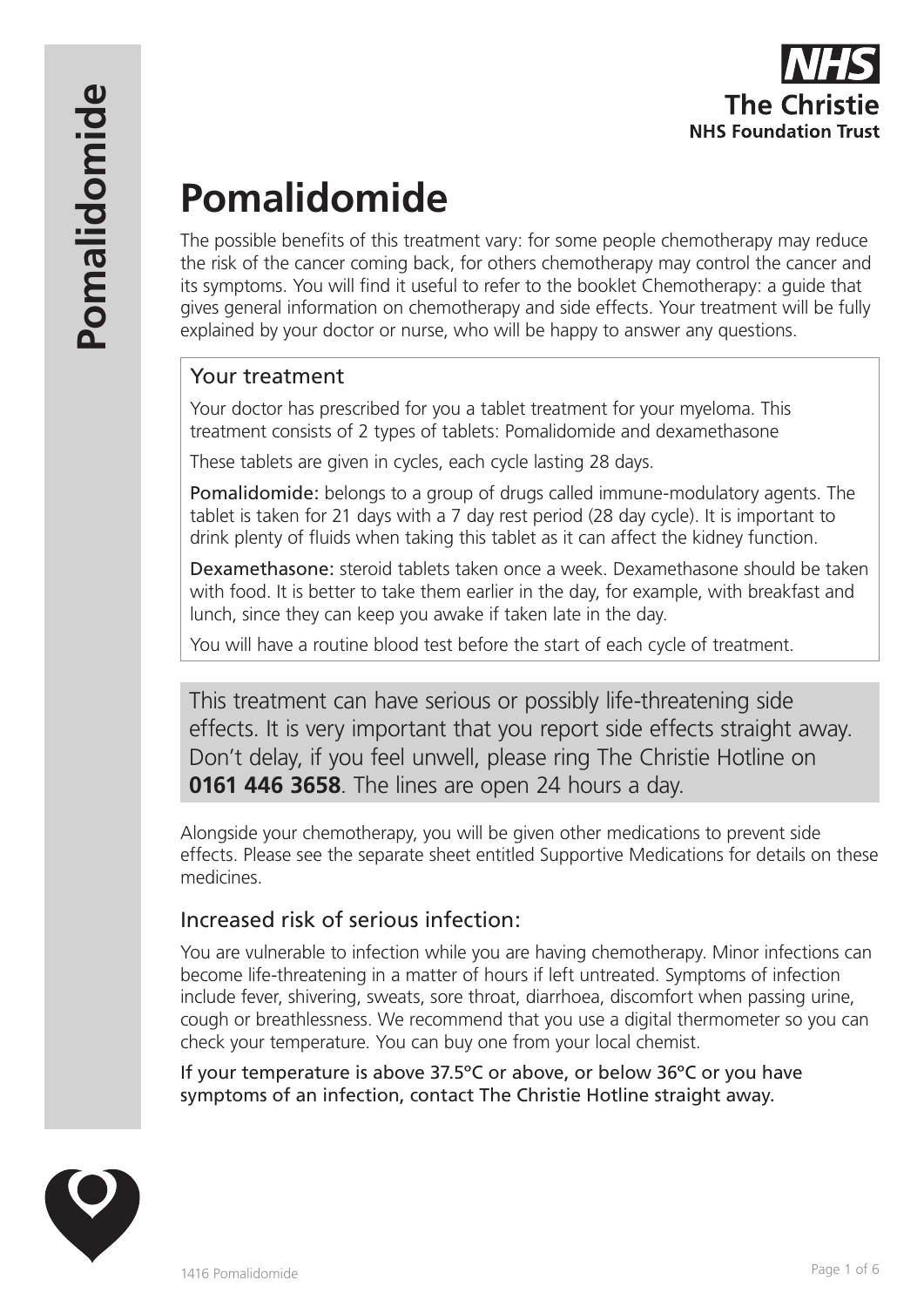# Sex, contraception and fertility (Warning!)

Pomalidomide can cause birth defects in developing babies.

You will have to take part in a pregnancy prevention programme while taking pomalidomide, even if you do not think you are at risk of getting pregnant or making someone pregnant.

The pregnancy prevention programme involves

- Being given counselling each time you receive Pomalidomide including use of contraception during treatment
- Women who have any chance of becoming pregnant **MUST** use 2 forms of birth control. Pregnancy tests are performed every 4 weeks before a new prescription of Pomalidomide can be issued.
- Pomalidomide can be present in semen, so male patients must use a condom whenever they have sexual intercourse, even if they have had a vasectomy.
- You will be given a prescription authorisation form (PAF) which will enable you to collect your medication from pharmacy. Without this form pharmacy will not be able to release your medication to you.

# Possible side effects

Chemotherapy can cause many different side effects. Some are more likely to occur than others. We are all different, so we may get different side effects with varying severity. Most side effects are usually temporary, but in some rare cases they can be life-threatening. It is important to tell your hospital doctor or nurse about any side effects so they can be monitored and, where possible, treated.

## Common side effects (more than 1 in 10)

### • Anaemia (low number of red blood cells)

While having this treatment you may become anaemic. This may make you feel tired and breathless. Let your doctor or nurse know if these symptoms are a problem. You may need a blood transfusion.

### • Bruising or bleeding

This treatment can reduce the production of platelets which help the blood clot. Let your doctor know if you have any unexplained bruising or bleeding, such as nosebleeds, bloodspots or rashes on the skin, and bleeding gums. You may need a platelet transfusion.

### • Nausea and vomiting (sickness)

The severity of this varies from person to person. Anti-sickness medication may be given along with your chemotherapy to prevent this. You may also be given anti-sickness tablets to take at home. If you continue to feel or be sick, contact your GP or this hospital, because your anti-sickness medication may need to be changed or increased.

### • Diarrhoea

If this becomes a problem while you are having treatment, anti-diarrhoea tablets can be bought from a pharmacy or prescribed by your GP for a temporary period until this is resolved. If the problem persists contact this hospital. If you develop severe diarrhoea it is important to contact this hospital straightaway as this may be a sign of a serious infection. Don't delay!

### • Fatigue/drowsiness

Pomalidomide can increase tiredness. This can be reduced by taking the medicine at bedtime. If the tiredness becomes excessive, please contact the myeloma nurse specialist or your doctor.

### • Constipation

It is very common to become constipated with pomalidomide. Try to drink plenty of fluids and eat foods high in fibre. Tell your doctor who may prescribe a suitable laxative. Ask the staff for a copy of The Christie booklet 'Eating: help yourself' which has useful ideas about diet when you are having treatment.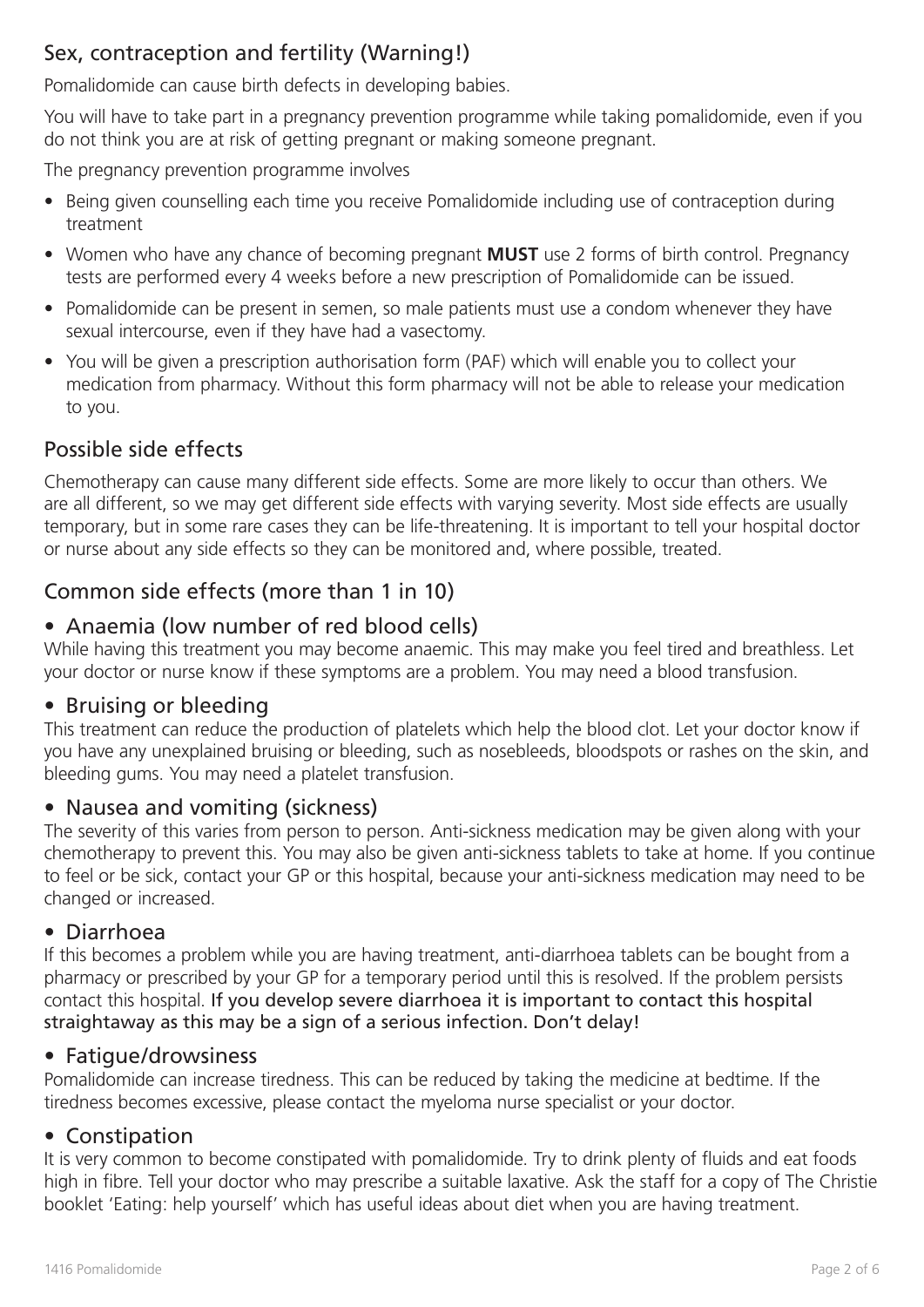# • Tingling and numbness in the fingers or toes (peripheral neuropathy)

Pomalidomide can cause nerve damage. This causes numbness or pins and needles in your fingers or toes. It is important to tell us if this happens as the dose of Pomalidomide may have to be reduced or stopped.

This is only usually mild and temporary, but sometimes lasts for some time or may become permanent Please report these symptoms promptly to the myeloma nurse specialist or to your doctor.

### • Blood clots/thrombosis

There is an increased risk of developing blood clots with pomalidomide. You are likely to be prescribed an anti-clotting agent such as aspirin or a heparin injection to help prevent blood clots forming. Please report immediately to us if you develop a red and swollen leg or sudden onset of shortness of breath.

### • Skin rash

Occasionally you may develop a rash with pomalidomide. This often occurs within the first 2 to 6 weeks of starting therapy, and usually resolves itself. If you develop a rash, please let us know.

### Steroid side effects

Your **dexamethasone tablets** should be taken with food as they may cause indigestion. They may also increase your appetite. It is better to take them earlier in the day, for example, with breakfast and lunch, since they can make you feel more alert and prevent sleep.

Dexamethasone tablets can alter your mood causing you to feel low, irritable or agitated. Please tell the doctor at your next clinic visit if this is a problem.

### • Blood sugar

Dexamethasone can cause your blood sugar to rise. If you are diabetic then you may need to increase the dose of any diabetic medication you take (insulin or tablets). You should discuss this with your doctor before starting the chemotherapy. Dexamethasone can also induce diabetes in people not known to have this disease. This is normally reversible although you may need to take some diabetic medication while you are having chemotherapy.

### Uncommon side effects (less than 1 in 10)

### • Hair thinning

It is uncommon to lose hair with this treatment although it may thin a little. It is advisable to avoid perms, colours, use of hot brushes and vigorous, frequent washing that could increase hair loss. Please remember that this is a temporary side effect and your hair will grow back when your treatment is completed.

The cancer information centre offers a coping with hair loss service to all patients where support, information and advice will be given. Drop in, contact 0161 446 8100 or email informationcentre@ christie.nhs.uk. Information about the wig service can also be found here and vouchers for wigs can also be obtained for eligible patients. The wig room provides a drop in service, please see The Christie leaflet 'The wig fitting service' for further information.

The Maggie's Centre runs a Talking Heads hair loss support workshop for anyone who is anticipating or experiencing hair loss (both men and women). These sessions cover the practicalities of hair loss as well as offering support with its emotional impact. Contact Maggie's on 0161 641 4848 or email manchester@ maggiescentres.org.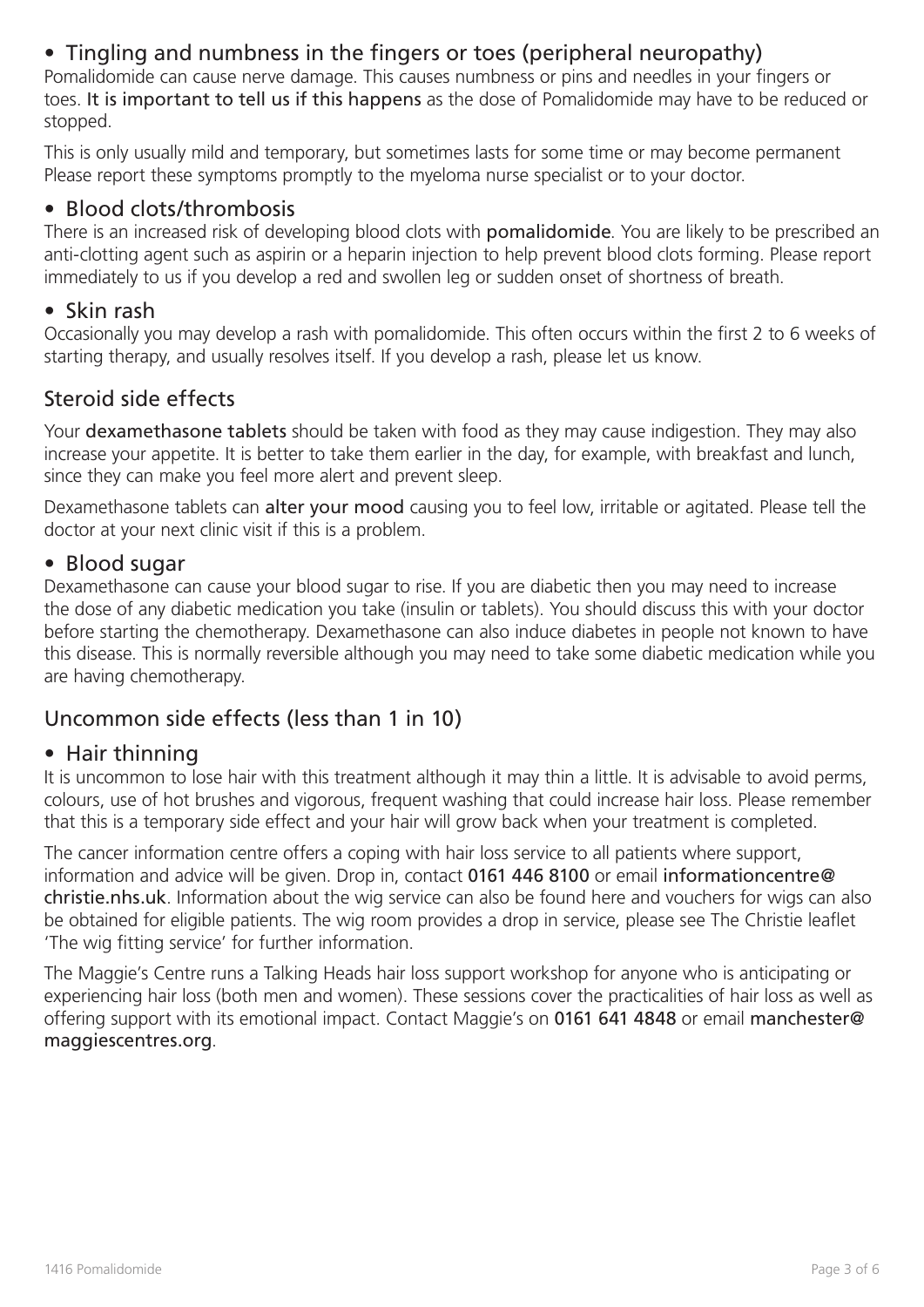# Late side effects

Some side effects may become evident only after a long time. In reaching any decision with you about treatment, the potential benefit you receive from treatment will be weighed against the risks of serious long term side effects to the heart, lungs, kidneys and bone marrow. With some drugs there is also a small but definite risk of an increased chance of developing another cancer. If any of these problems specifically applies to you, the doctor will discuss these with you and note this on your consent form.

### • Tingling and numbness in the fingers or toes:

On rare occasions it may be permanent.

### Contacts

If you have any general questions or concerns about your treatment, please contact the myeloma nurse specialist or the Haematology and transplant unit.

- Myeloma nurse specialist on 0161 918 7962
- Haematology and transplant unit on 0161 446 3925
- General enquiries on 0161 446 3000

| Your consultant is:      |  |
|--------------------------|--|
| Your hospital number is: |  |
| Your key worker is:      |  |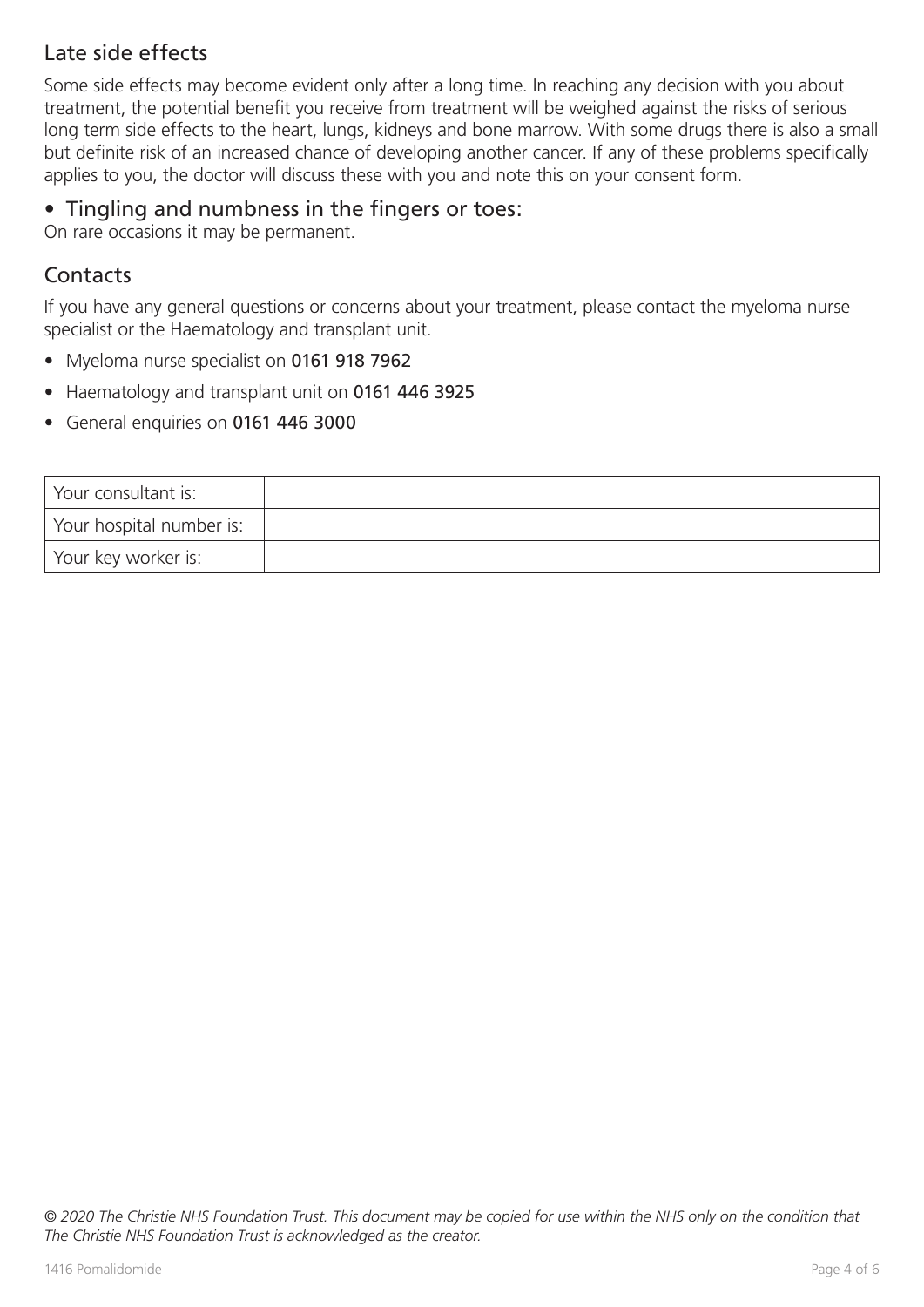# bey and a set of  $\frac{1}{2}$  a  $\frac{1}{2}$  a  $\frac{1}{2}$  a  $\frac{1}{2}$  a  $\frac{1}{2}$  a  $\frac{1}{2}$  a  $\frac{1}{2}$  a  $\frac{1}{2}$  a  $\frac{1}{2}$  a  $\frac{1}{2}$  a  $\frac{1}{2}$  a  $\frac{1}{2}$  a  $\frac{1}{2}$  a  $\frac{1}{2}$  a  $\frac{1}{2}$  a  $\frac{1}{2}$  a  $\frac{1}{2}$  a